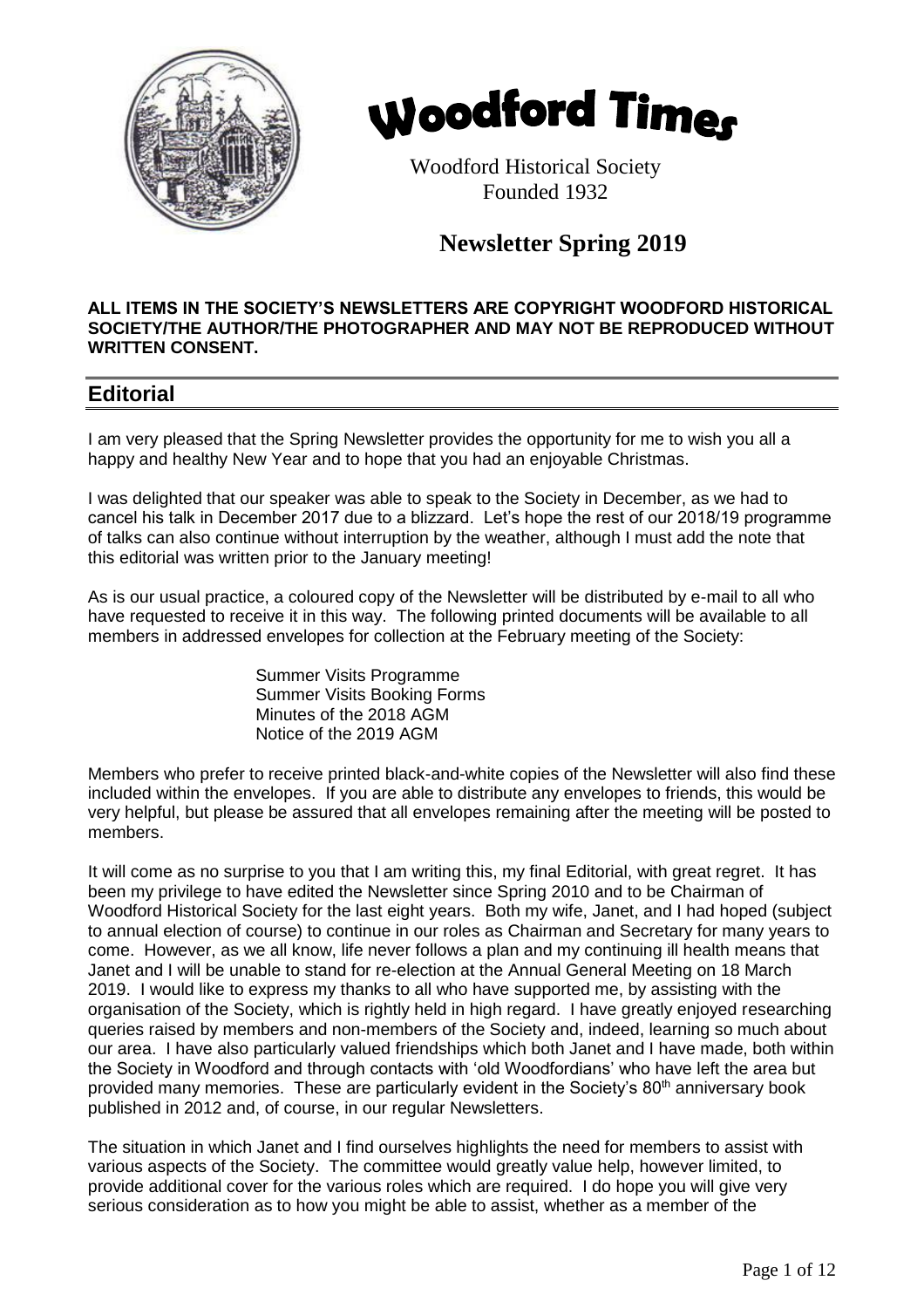committee or in a more limited, but equally valued, role. Please speak to any member of the committee if, initially, you would just like further information. You will see from the AGM papers that already volunteers are coming forward – the more the merrier! There is absolutely no need to be 'an Historian', you would just need a willingness to help with an aspect of the organisation. The committee is grateful to those who responded to our previous questionnaire and offered to help with refreshments and 'envelope stuffing'.

Needless to say, Janet and I will continue to help within our limitations and hope to be able to forward articles to be considered for publication in Newsletters etc. I very much hope to be able to attend the AGM to thank you personally for your past support, but in the meantime would just like to wish the Society the very best for the future. I am sure it will go from strength to strength.

## **John Lovell**

## **From our President**

I was delighted to be able to open Woodford Historical Society's 2018-19 programme on 17 September, when I spoke about the 'Queen Elizabeth Olympic Park – Its History and Legacy'. Linda and I greatly enjoyed meeting up with our friends from the Society. It is difficult to believe that we have lived in Norfolk since 2011 and we greatly value opportunities to see you all.

\_\_\_\_\_\_\_\_\_\_\_\_\_\_\_\_\_\_\_\_\_\_\_\_\_\_\_\_\_\_\_\_\_\_\_\_\_\_\_\_\_\_\_\_\_\_\_\_\_\_\_\_\_\_\_\_\_\_\_\_\_\_\_\_\_\_\_\_\_\_\_

As you know, our move to Norfolk necessitated we should hand over the positions of Chairman and Secretary, therefore we were delighted when you elected my old Redbridge Council colleague John and his wife Janet to take over the reins. I know they had hoped to continue in the roles for many years and are extremely disappointed that circumstances have dictated that they cannot stand for re-election this year. I know John had hoped that his health would improve sufficiently for him to continue, but unfortunately progress is extremely slow.

May I, on behalf of all members of the Society, take this opportunity to thank them for their work for the Society. John's first editorial appeared in the Spring 2010 edition of the Newsletter and he was subsequently elected as Chairman, with the support of Janet as Secretary. Much work goes on behind the scenes of any society and I know they will be the first to thank members and committee members for their support, but I can assure you that they have worked tirelessly for the Society. It is fair to say that it is often a case of the swan gliding peacefully across the lake, whilst underneath there is an absolute flurry of activity!

You will see from the papers for the AGM that volunteers are beginning to come forward to offer help. To ensure the future success of the Society, it is vital that new volunteers work with our existing, long-standing committee members to cover the necessary roles and to provide back-up. Unfortunately, John's unexpected health issues serve only to highlight this. If you do feel you might be able to help in any way (whether or not as a member of the committee) please do speak to any member of the committee, if only to gain further information.

Woodford Historical Society has a wonderful history, well respected in the Essex and East London history circles and long may it continue, hopefully with members taking the Society forward to its centenary in 2032 and beyond.

Good wishes to you all for 2019 and I very much hope to meet up with you all again during your 2019-20 programme.

\_\_\_\_\_\_\_\_\_\_\_\_\_\_\_\_\_\_\_\_\_\_\_\_\_\_\_\_\_\_\_\_\_\_\_\_\_\_\_\_\_\_\_\_\_\_\_\_\_\_\_\_\_\_\_\_\_\_\_\_\_\_\_\_\_\_\_\_\_\_\_\_\_\_\_\_\_\_

## **Peter Lawrence**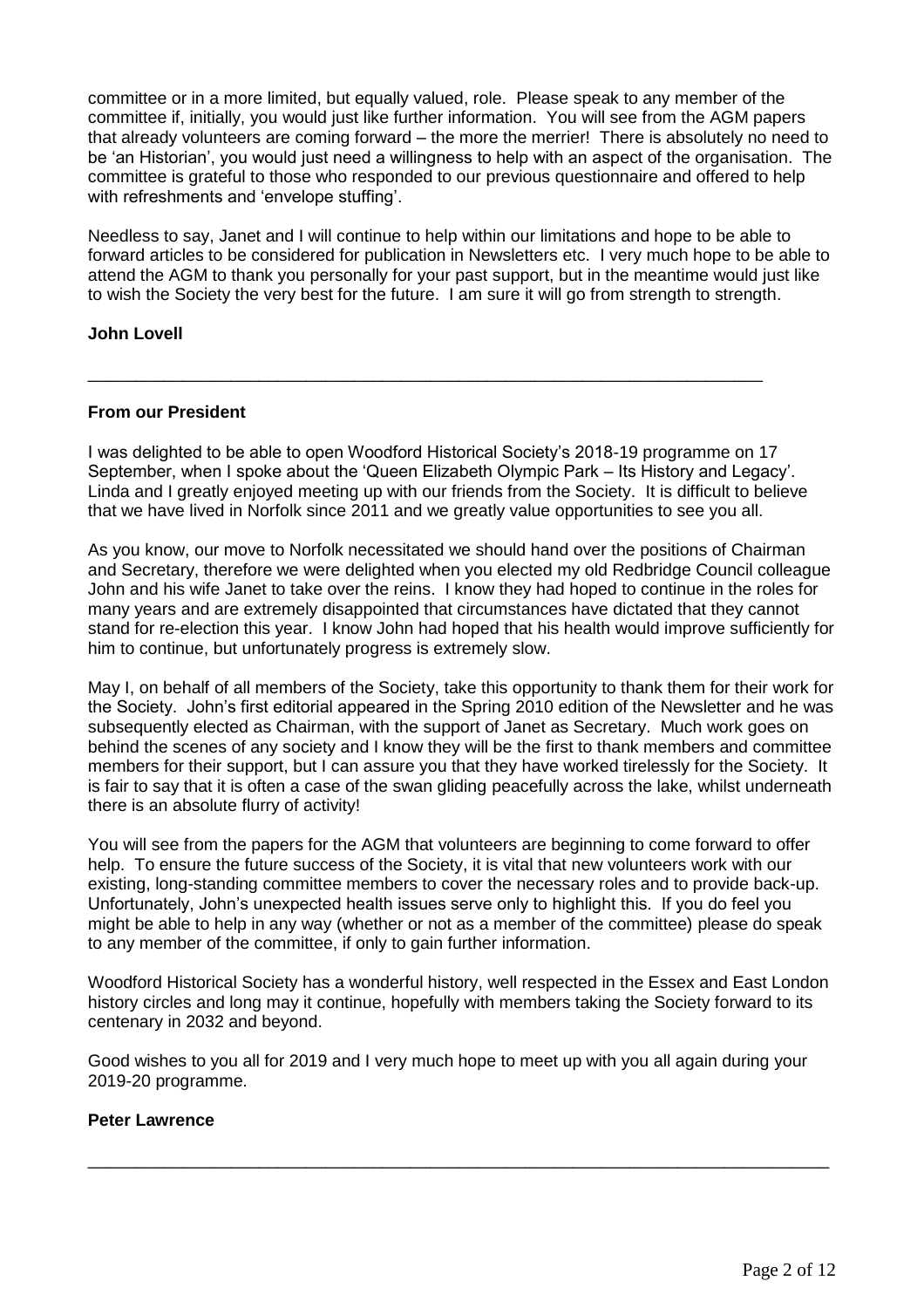## **Woodford – 80 Years of Memories 1932-2012 –** by John Lovell

Many of you will have bought a copy of 'Woodford – 80 Years of Memories' and will be pleased to know that the book is now changing hands at £28.90 plus £2.95 postage on an internet website. That sounds like one of the best investments I have made in recent years!

| Woodford<br>- 80 Years of Memories<br>$1932 - 2012$<br><b>Woodford Historical Society</b> | 2012                                                                                                                          |  | Woodford -80 Years Of Memories 1932-                    |
|-------------------------------------------------------------------------------------------|-------------------------------------------------------------------------------------------------------------------------------|--|---------------------------------------------------------|
|                                                                                           | Condition: New                                                                                                                |  |                                                         |
|                                                                                           | £28.90                                                                                                                        |  |                                                         |
|                                                                                           | Buy it now                                                                                                                    |  |                                                         |
|                                                                                           |                                                                                                                               |  | Add to basket                                           |
|                                                                                           | <b>Make offer</b><br>Add to Watch list                                                                                        |  |                                                         |
|                                                                                           |                                                                                                                               |  |                                                         |
| Mouse over image to zoom                                                                  |                                                                                                                               |  | Collection: Click & Collect - Select store at checkout. |
| <b>IS</b>                                                                                 | Postage:<br>£2.95 Economy Delivery   See details<br>Item location: Woodford Green, United Kingdom<br>Posts to: United Kingdom |  |                                                         |
|                                                                                           | Estimated between Thu. 17 Jan. and Fri. 18<br>Delivery:<br>Jan.                                                               |  |                                                         |

\_\_\_\_\_\_\_\_\_\_\_\_\_\_\_\_\_\_\_\_\_\_\_\_\_\_\_\_\_\_\_\_\_\_\_\_\_\_\_\_\_\_\_\_\_\_\_\_\_\_\_\_\_\_\_\_\_\_\_\_\_\_\_\_\_\_\_\_\_\_\_\_\_\_\_\_\_\_

## **NAZI SPY IN WOODFORD?** – by Dick Walker



Josef Jakobs - National Archives (catalogue reference: KV2-26)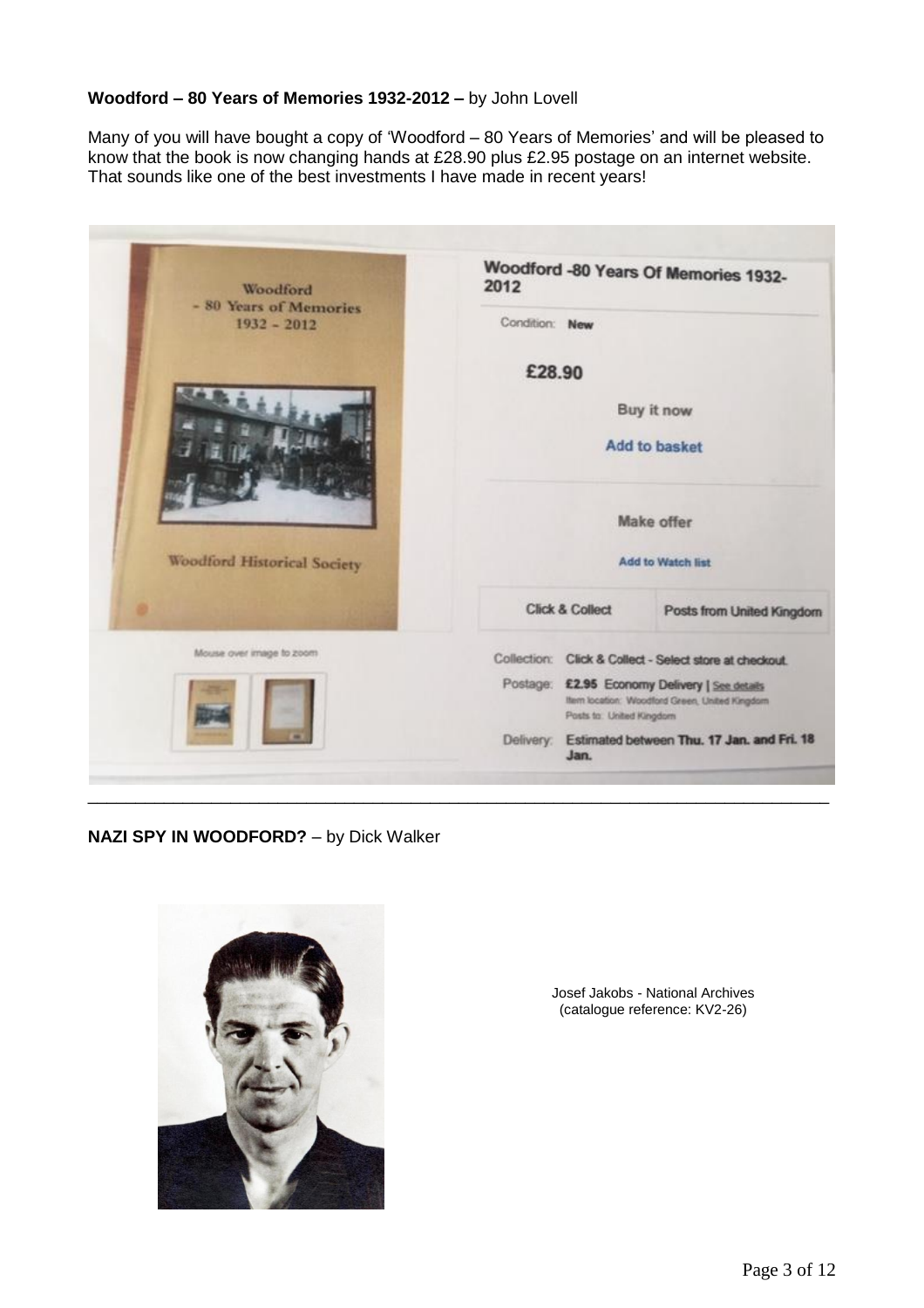In 1941 Josef Jakobs, a German Intelligence Agent, was parachuted into Britain carrying approx.. £500 in British currency, a radio transmitter and an identity card bearing the name James Rymer, address 33 Abbotsford Gardens, Woodford Green!

But no, he was never there. That was only one of a number of false identity papers and unfortunately for him he broke a leg on landing and was captured. He was court martialled in the Tower of London and executed there by a firing squad. He was the last person to be executed in the Tower.

| NATIONAL<br><b>REGISTRATION</b>                                                                                                                                                                                                                                                                                                                                                                               | <b>REGISTRATION</b><br>NATIONAL                     |
|---------------------------------------------------------------------------------------------------------------------------------------------------------------------------------------------------------------------------------------------------------------------------------------------------------------------------------------------------------------------------------------------------------------|-----------------------------------------------------|
| 30129<br>656                                                                                                                                                                                                                                                                                                                                                                                                  | 301<br>656                                          |
| James Rymer                                                                                                                                                                                                                                                                                                                                                                                                   | James Rymer                                         |
| I. This Identity Card must be carefully preserved. You<br>may need it under conditions of national emergency for<br>important purposes. You must not lose it or allow it to<br>be stolen. If, nevertheless, it is stolen or completely lost.<br>you must report the fact in person at any local National<br>Registration Office.                                                                              | DO NOTHING WITH THIS PART<br>UNTIL YOU ARE TOLD     |
| 2. You may have to show your Identity Card to persons<br>who are authorised by law to ask you to produce it.<br>3. You must not allow your Identity Card to pass into<br>the hands of unauthorised persons or strangers. Every<br>grown up person should be responsible for the keeping of<br>his or her Identity Card. The Identity Card of a child<br>should be kept by the parent or guardian or person in | Full Postal Address of Above Person :-<br>fondom    |
| charge of the child for the time being.<br>4. Anyone finding this Card must hand it in at a Police<br>Station or National Registration Office.                                                                                                                                                                                                                                                                | 33 abbotsford Gdus                                  |
|                                                                                                                                                                                                                                                                                                                                                                                                               | Woodford Green                                      |
| $51 - 3120$ 2                                                                                                                                                                                                                                                                                                                                                                                                 | (Signed) Cleanes ly mill<br>1 Daredy the of June 46 |

(Information from "Inside the Tower of London", Channel 5, 11 November 2018)

ID card in the name of James Rymer – National Archives (catalogue reference: KV 2-27 ID)

## Additional information by Janet Lovell

Josef Jakobs had been found near Ramsey in Cambridgeshire on 1 February 1941. The information from the National Archives indicates that he had broken his ankle when landing from his parachute jump. His possessions, described above, included a secret code wheel which he had torn up. The Home Guard were called, then the police, but as he was wearing civilian clothes, he was handed over to MI5 for interrogation.

It was ascertained that Jakobs was 42 years old, a German national who had been born in Luxembourg. Trained by German intelligence, he was to transmit weather reports from the London area.

Jakobs could not be interrogated again until April 1941, due to hospital treatment for his serious injuries. By the time of further questioning, Jakobs had changed his story, saying that he had just wished to come to England and had no intention of spying. He named a person he wished to contact in London, Lily Knips, but when she was contacted, her account of his pre-war activities indicated that far from helping Jews to emigrate from Germany, as he had now stated, he had preyed on them.

A military court martial of under two days followed, opening on 4 August 1941. A number of witnesses were heard and Jakobs was cross examined. A 'guilty' verdict followed. As this had been a military trial, the execution was by firing squad. The execution took place on 15 August 1941 at 7.15am.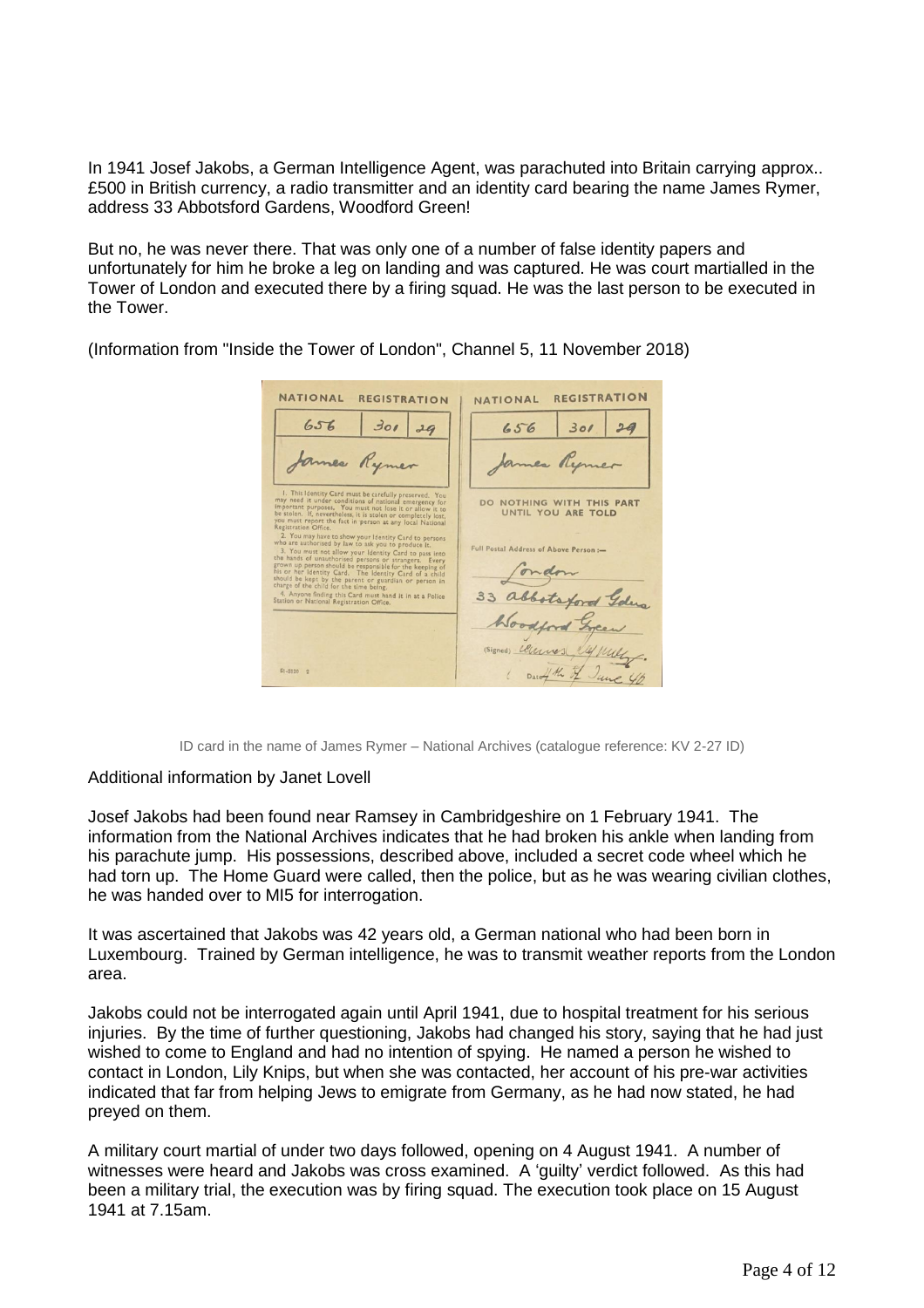## **Sir Robert Preston (1740-1834) of Woodford and Valleyfield** – by Georgina Green

Robert Preston was born in Scotland, the fifth son of Sir George Preston of Valleyfield, west of Dunfirmline. His mother was Anne Cochrane, sister of Thomas, 8th Earl of Dundonald. He started his career with the East India Company at the age of 18 by serving as Fifth Mate on the *Streatham (3)*, which left Portsmouth on 24 July 1758, bound for Bombay, Madras and Bengal. This, and that of the Purser, were positions likely to be given to a young man with an education and a position in society, so that he could learn about the sea and find out if he was suited to the life. This first voyage gave him quite an adventure as the *Streatham* ran aground in the Hugli River downstream from Calcutta. It was eventually abandoned in the mud but Preston transferred to the *Duke of Dorset (2)* which had been ordered by the Council of the East India Company to make a stand against seven Dutch ships which were blockading Calcutta. The ship was joined by two other East Indiamen and they went into battle.

After firing their guns and engaging the enemy ships for two hours the Dutch Commander hoisted a Flag of Truce, and after a further ten minutes of close fire, all the Dutch ships surrendered. English officers were sent on board to secure their magazines, spike their cannons and divide their prisoners between the three English ships. It was reported that the English killed and wounded on the *Duke of Dorset* was 'inconsiderable to that of the enemy' and 'the crew behaved with great bravery and resolution.' 1

Robert Preston was not put off by his first, rather eventful, experience of the East Indies. His next voyage was as Third Mate on the *Clive* 1761/2, which sailed under the management of Charles Raymond of Valentines, Ilford. On the next voyage of the *Clive*, again managed by Raymond, Robert Preston was Second Mate. Then between 1767 and 1776 Preston made three voyages as a Captain, twice on the *Asia* and then on the *Hillsborough*, each voyage under the management of Charles Foulis of Woodford.<sup>2</sup> Foulis had been a captain for the East India Company himself and an avuncular relationship developed with Preston.

Charles Foulis (widower) had married Elizabeth Crichton on 27 April 1745 at St George, Botolph Lane. His wife was the sister of Mrs Andrew Moffatt of Cranbrook House in Ilford. Moffatt was another man closely involved with the East India Company both through managing ships and with their insurance. Foulis's sister, Margaret, was married to William George Freeman, a Director of the East India Company in 1769, 1774-76 and 1778-81. $^3$ 

No children have been traced for Foulis and his first wife, Jennell Shiels, who he had married on 12 March 1741 at St Mary Aldermanbury. However, Elizabeth had a son christened Charles on 29 November 1749 at St Andrew Undershaft, City of London. This appears to have been their only child but no trace has been found of him as an adult. Maybe he was the man shown as 'Charles Fowle, Purser' on the East Indiaman *Anson (3)* which sailed in 1769 under the management of Charles Foulis? If so he 'ran' at Madras in April 1770. Perhaps he wasn't cut out for the life at sea, knew he would be a disappointment to his father and decided to build a new life in India.

By the time he retired from the sea late in 1776, Robert Preston had accumulated enough wealth to establish himself in the financial world of the City of London. Within a year he can be seen in the records of the East India Company as the second signature on the charterparty agreements for the management of *Hillsborough (1)* and the *Southampton*, both sailing early in 1778.<sup>4</sup> The first

<sup>1</sup> British Library, OIR/L/MAR/B/605J Journal of *Streatham (3)* 1757/8; OIR/L/MAR/B/612H Journal of *Duke of Dorset (2)* 1758/9; Georgina Green *Sir Charles Raymond of Valentines and the East India Company* (2015) p.62-4

<sup>2</sup> Anthony Farrington *A Biographical Index of East India Company Maritime Service Officers 1600-1834* (London, 1999)

<sup>3</sup> J G Parker *The Directors of the East India Company, 1754-1790* (PhD thesis, Univ. of Edinburgh, 1977)

<sup>4</sup> British Library, IOR/B/93 EIC Court Book p.379 30 October 1777 and p.416 26 November 1777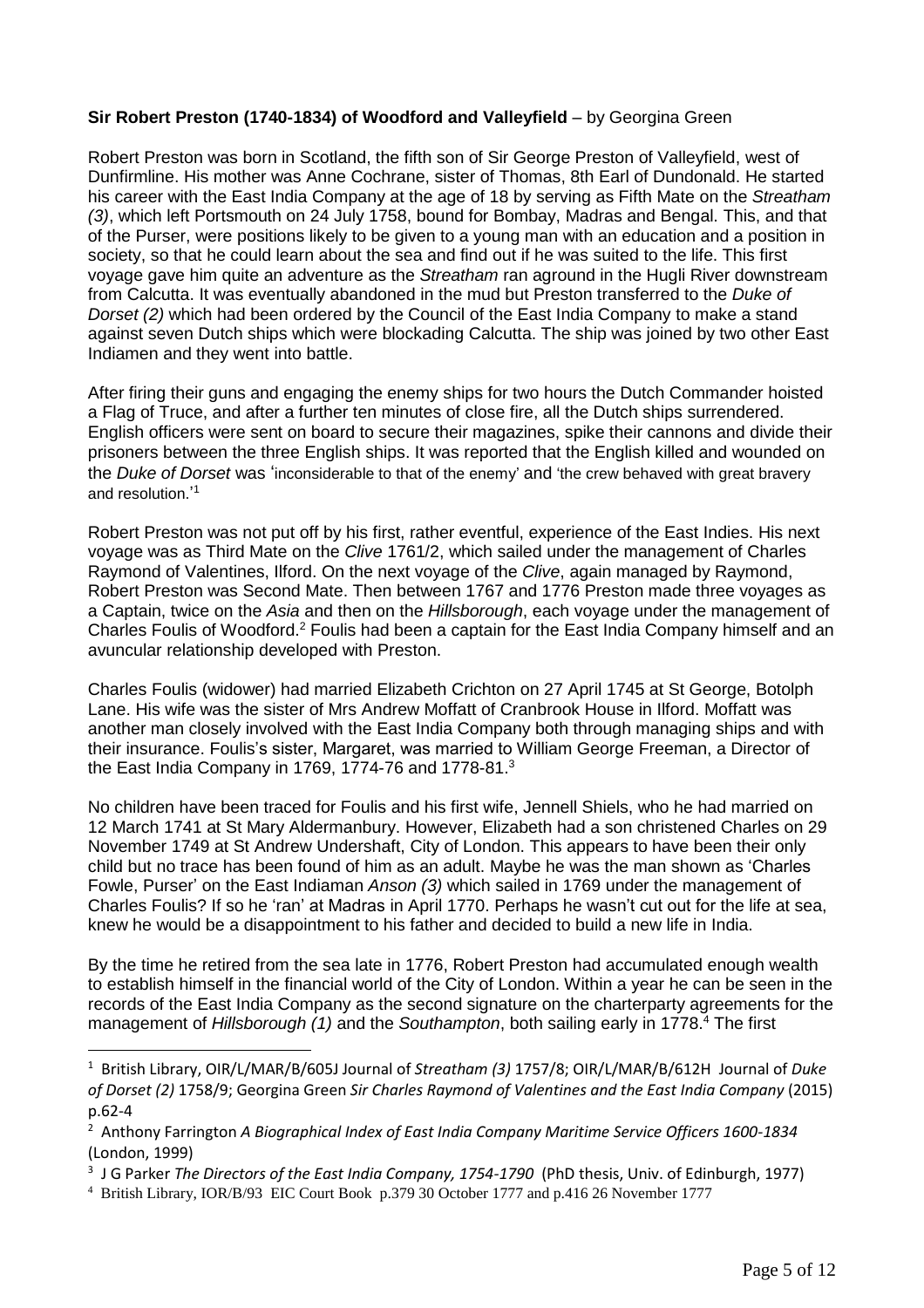signature was Charles Foulis who was apparently training his protégé in the next stage of his career. The signatures show the two men as taking responsibility for the voyages, both financial and practical. They represented the group of investors, employed the crew and ensured the ship was ready for the voyage with all the provisions necessary. (The East India Co did not own any of the ships which carried their cargo. They were chartered from the owner of the ship and the charterparty agreement gave the details such as the dates of sailing, and penalties if this was not adhered to, on both sides.)

After acting as second signature to Foulis on two more voyages, Robert Preston started to take over as the Principal Managing Owner (first signature) of several ships for the East India Company, the first being *Ganges* (1 voyage, 1781/2). Preston had two new ships built for the 1782/3 season *General Eliott* and *Lord Macartney*, both ships having 6 voyages. Preston must have been commissioning his next ship just as his mentor died in 1783. *Foulis* first sailed in the 1783/4 season but it was lost on the third voyage after leaving Madras in 1791. *Hillsborough (2)* was also built for Preston and first sailed in the 1783/4 season completing 6 voyages. This ship replaced the first *Hillsborough* which was managed by Foulis & Preston and was captured along with four other East Indiamen by the combined Franco-Spanish on 27 July 1780. The *Hillsborough's* captain, Pitt Collett, who also lived near Harts in Woodford, died at this time.

After Foulis died, Preston also took over management of *Pigot (2)* for its last 3 voyages (1785/6 – 92/3) along with *Southampton* (1 voyage, 1785/6). Preston then commissioned two more new East Indiamen *William Pitt (1)* which did 6 voyages between 1785 – 1800, and *Woodford (1)* (6 voyages, 1790/1 – 1802/3). <sup>5</sup> He became a significant force in the East India Company and for a time served as chairman of the Committee of Managing Owners of Shipping. Preston was also an Elder Brother of Trinity House from 1781 – 1803 and a Deputy Master from 1796 – 1803.



Robert Preston Esq M.P Window at Trinity House © Trinity House Deputy Master of the Corporation of Trinity House © Trinity House

 $\overline{a}$ 5 Anthony Farrington *A Catalogue of East India Company Ships' Journals and Logs 1660-1834* (London 1999) p.775

<sup>6</sup> Will of Charles Foulis, Gentleman of Woodford, Essex, 14 July 1783 PROB 11/1106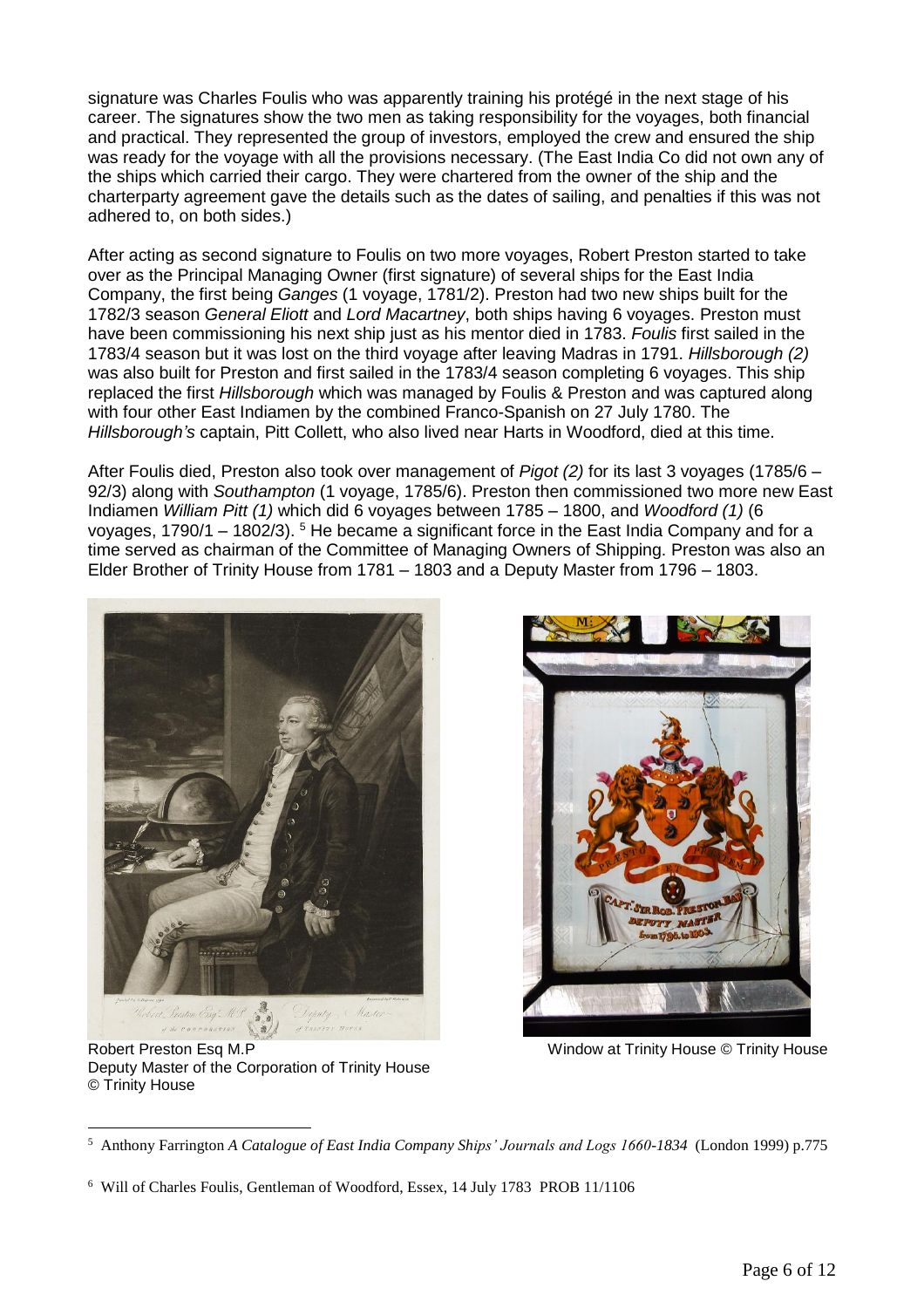Charles Foulis Esq died on 9 July 1783, aged 69 years and was buried at Woodford on 16 July 1783 with his wife, who had died seven months earlier. Robert Preston benefited significantly as his residuary legatee and executor, inheriting the house at Woodford.<sup>6</sup> He erected a beautiful memorial to Charles and Elizabeth Foulis 'as a testimony of gratitude to the deceased'. It was by John Bacon (1740-99) who had trained in the Wedgwood Company and went on to become much sought after for portrait busts and sepulchral monuments. The memorial can still be seen inside St Mary's church.

So by the later 1780s Robert Preston was living in a substantial house in Woodford which was next to Harts. The property was purchased by Robert Graham in 1814 when it was described in a survey of the property of William Long Wellesley as 'All that Customary or Copyhold Mansion House, Dwelling House, Messuage or Tenement, with Offices, Outhouses, Coach house, Stables, Court yards, Pleasure Grounds, Gardens, Fish Ponds, & all other the Appurts. whatsoever, thereto belonging, late the residence of **Sir Robert Preston Baronet**, containing in the whole by measurement 3a 1r 38p lying within & holden of the said Manor of which have been built, erected, planted, laid out, & made upon, & comprise the Site of certain Copyhold Premises heretofore the Estate of **Charles Foulis Esq**. deceased.' The map shown here is based on that by John Doyley. <sup>7</sup> There may have been additional property which was not held by copyhold so was not included in this description.



Charles Foulis served as a manager of the Sun Fire Office from 1764-83 and Robert Preston took up this role from 1795-1809. $8$  Preston insured the property he owned when he was described as 'of No.50 Lime Street, Merchant'. This must have been his City home, close to East India House, insured for £300 in1783. He also insured extensive property at Blackwall for a total of £6,500, including a dozen houses rented out to mariners, a shipwright, etc, wharfs, tenement and warehouses, cranes, privies, and the Artichoke Tavern & pleasure rooms adjoining the River. It also included a 'new warehouse, counting house, warehouse and pleasure rooms all communicating in his own tenure'.<sup>9</sup> This shows the luxury of his home at Woodford which was insured for a total of £12,800.

MS 11936/324 policy no. 497675 22 October 1784

| Robert Preston of Woodford in Essex Esq                           |         |
|-------------------------------------------------------------------|---------|
| on his now dwelling house only situate as aforesaid Brick & Tiled |         |
| not exceeding four thousand pounds                                | £4000   |
| Household goods therein only not exceeding                        | £4300   |
| Printed books therein only not exceeding                          | £ 300   |
| China and glass therein not exceeding                             | £1000   |
| Outhouses adjoining each other Brick & tiled not exceeding        | £1000   |
| Farmhouse only in Gravel Lane near Woodford Row Woodford          |         |
| aforesaid Timber & tiled not exceeding                            | £1500   |
| Outhouses adjoining each other Timber & tiled not exceeding       | £ 700   |
|                                                                   | £12.800 |

<sup>&</sup>lt;sup>7</sup> Essex Record Office D/DCy P2B Book accompanying Estate Map by John Doyley (1815) p.196-7 Copyholder: Robert Graham Esq 1<sup>st</sup> February 1814, map p.253

<sup>8</sup> P G M Dickson *The Sun Insurance Office 1710 – 1960* (OUP 1960) p.278

<sup>9</sup> MS 11936/256 policy no.384699 & MS 11936/314 policy no.481781 (Lime Street), MS 11936/314 policy no.482719 (1783 Blackwall)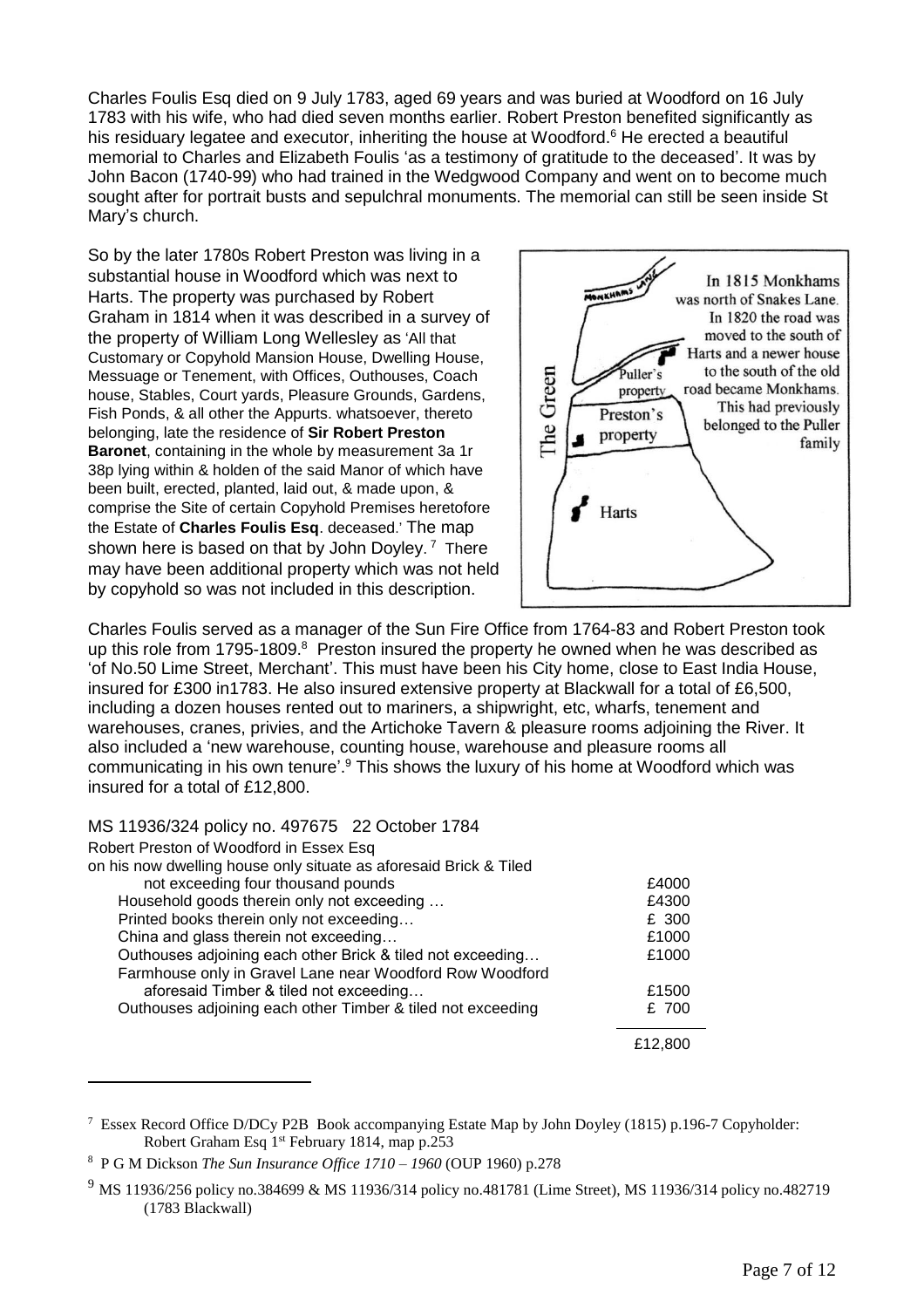Robert Preston married Elizabeth, daughter of George Brown of Stockton on 27 April 1790 at Spring Garden Chapel, St Martin in the Fields, London. Interestingly he had already fathered a child – Robert Foules Preston was born 15 March 1782 and baptised on 20 May 1782 at St Leonards, Shoreditch where the baptismal entry shows the mother as Margaret. He died on 16 May 1817, aged 33, while commander of HM Ship *Euphrates*.

On the death of his (unmarried) brother on 23 March 1800, Robert Preston succeeded to the baronetcy and Valleyfield, the family estate in Scotland. Having seen so much of Humphry Repton's work locally, Preston wasted no time in inviting him to propose improvements to the estate at Valleyfield. The 'Red Book' (*c*.1801) is now held by Manchester Metropolitan University and an illustration of Valleyfield using Repton's drawing is included on the diary page for September in Peacock's *Polite Repository,* 1802.

I have been given a copy of the text of Repton's Red Book for Valleyfield <sup>10</sup> and he refers a couple of times to Woodford, comparing the situation of the ancient family seat overlooking the Firth of Forth to the villa of a merchant near London. It is suggested this is because Repton was also working at Woodford Hall in 1801 but possibly Preston had been discussing changes at his own Woodford property with Repton before he inherited Valleyfield. Repton's account book shows payment by Richard Puller of Woodford in August and December 1790 and this was presumably for work at the property he inherited on the death of his father, Christopher Puller, on 11<sup>th</sup> December 1789. This was adjacent to Preston's property (see map above). Preston would also have seen Repton's work at Highams where the lake was created in the late 1790s.

In 2010 I was contacted by John Campbell from Broomhall near Dunfirmline, asking for information about Preston's time in Woodford because the local community was pressing to restore some of the Repton landscape at Valleyfield. I was able to pass on quite a lot about his career with the East India Company etc. In return he told me that "Valleyfield is a small mining village in West Fife, 7 miles west of Dunfermline. Valleyfield House had entries in two parishes - either Culross parish, then classified as Perthshire (but now Fife) or Torryburn, Fife. The boundary was the Bluther Burn. The village is built on land that belonged to Sir Robert. It was built for the miners who mined coal

from land sold by Sir Robert Preston to the Fife Coal Company (i.e. Valleyfield Colliery – now closed / demolished.)"

From an internet search I can add the following: Valleyfield Woodland Park was opened in 1990. It lies to the northeast of [Culross](http://www.scottish-places.info/towns/townfirst74.html) and is traversed by the Bluther Burn which forms part of a designed landscape created in 1802 for [Sir](http://www.scottish-places.info/people/famousfirst32.html)  [Robert Preston](http://www.scottish-places.info/people/famousfirst32.html) of Valleyfield House. It was the only commission of its kind in Scotland to be carried out by Humphry Repton (1752 - 1818) the famous English landscape gardener. Although Repton never visited, he sent his sons to conduct a survey. As a result of this survey, Repton prepared plans and presented [Preston](http://www.scottish-places.info/people/famousfirst32.html) with one of his famous red books, which contained illustrations of his intentions along with explanatory text. The resulting landscape, which is known to have been painted by Alexander Nasmyth (1758 - 1840), is still regarded as of outstanding historical importance. Although the mansion was demolished and much of Repton's landscape was lost



<sup>10</sup> A A Tait *The Landscape Garden in Scotland*, extract kindly provided by Alison Moller

<sup>11</sup> <http://www.scottish-places.info/features/featurefirst30.html>

<sup>12</sup> *The botanist's repository* vol.3 Plate CXCIX [https://www.biodiversitylibrary.org/item/109216#page/110/mode/1up;](https://www.biodiversitylibrary.org/item/109216#page/110/mode/1up) *Two Hundred years of Camellias* by Andrew MacHugh (article in Hortus 24, Winter 1992, page 2)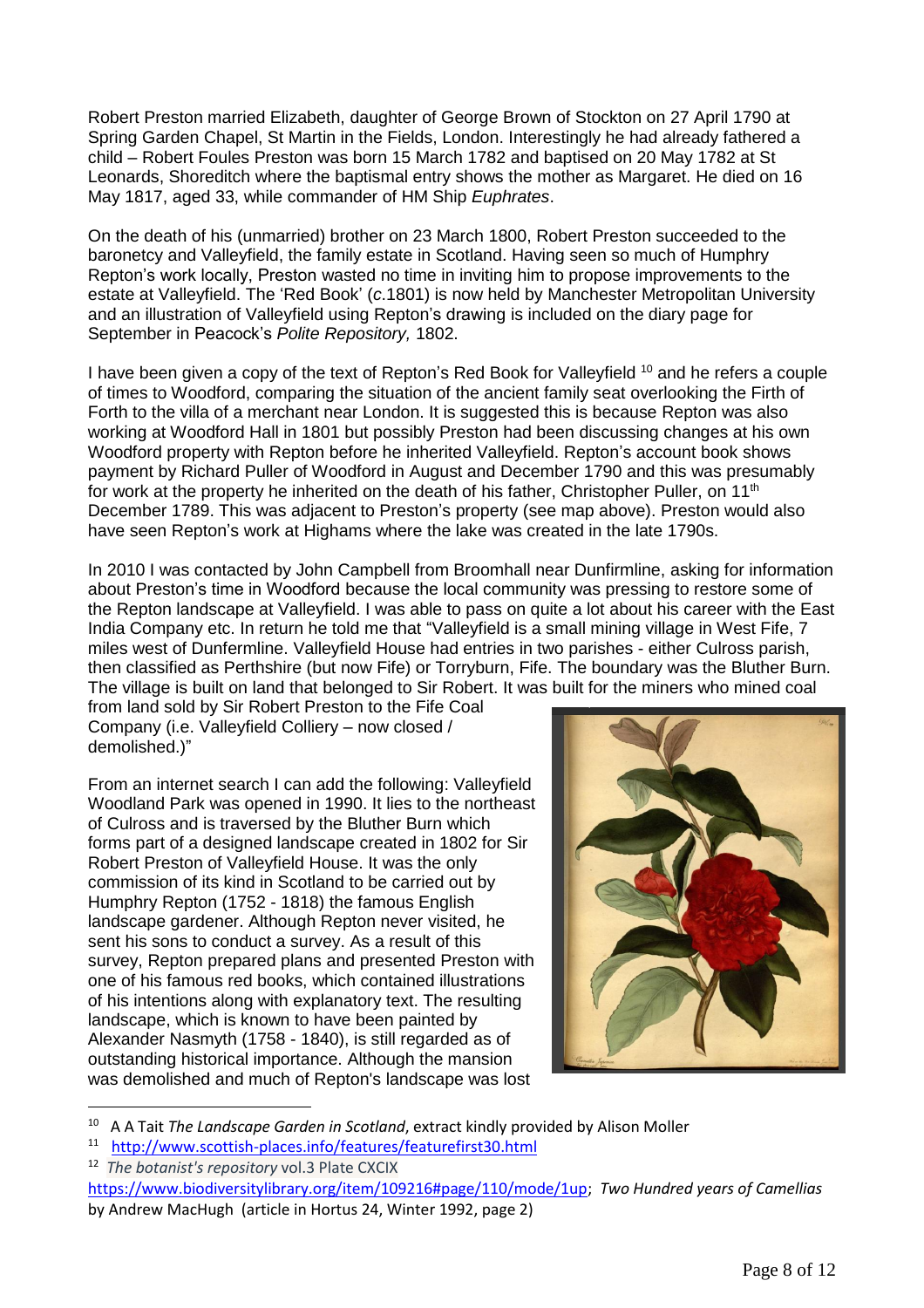after the estate was taken over by the East Fife Coal Co. in 1907, there are still remains of the walled flower garden, ice-house, ornamental pond, beech avenue and ha-ha. The park is now owned and managed by Fife Council. 11

Like several other retired captains who were neighbours in the Redbridge area, Preston was interested in plants. According to the *Botanist's Repository* (Vol.3 *c*.1800) the 'Double Red Camellia *Camellia japonica*, var. *flore rubro pleno'* was introduced 'about the year 1794 from China, by R. Preston, Esq of Woodford, Essex'. Between 1817 and 1820, the noted plant-hunter [David Douglas](http://www.scottish-places.info/people/famousfirst130.html) (1799 - 1834) was a gardener at [Valleyfield,](http://www.scottish-places.info/towns/townfirst2581.html) helping maintain Repton's work. While there, he was able to use [Preston's](http://www.scottish-places.info/people/famousfirst32.html) extensive library to further his botanical education.<sup>12</sup>

Just as I had helped John Cambell with information about Preston's career with the East India Company, he helped me by passing on that "the Bruces / Elgins were neighbours up here with Sir Robert Preston. Right next door to Valleyfield is Culross (a lovely wee village on the River Forth), the home of the Bruce's. The eldest Bruce son still [in 2011] lives there with his family, whilst Lord Elgin lives just about 6 miles away at Broomhall, about 1 mile from my home." This brings in a further point of interest as Martha Whyte, half-sister of Andrew Moffatt of Cranbrook, had married her brother's great friend, Charles Bruce, 5th Earl of Elgin. He was responsible for the removal of the Elgin Marbles from the Parthenon in Athens, 1803-1812. <sup>13</sup> There was obviously a lot of contact between the various Scottish families with branches in London, many of them involved with the East India Company.

Preston was elected MP for Dover 1784 – 1790 and then for Cirencester 1792 – 1806, taking an active part in parliamentary affairs. For a full description of this please see <https://www.historyofparliamentonline.org/volume/1790-1820/member/preston-robert-1740-1834> Preston's entry ends by saying that Lord Stowell described him to Lord Sidmouth, 31 Aug. 1821, when he was 81 years old, as 'a plain, unaffected man, very friendly and thoroughly well affected', who 'lives in a style of great hospitality'. John Campbell also mentioned that Robert Preston purchased 'an excellent house' in Downing Street from Lady Martha Bruce. It would have been very convenient for him when he was undertaking parliamentary duties. This was purchased from him by the government and was converted (at that time) into the Colonial Office. This is confirmed on the website link above.

John Cambell also told me that Preston was related to James Boswell, they were first cousins once removed. Boswell mentions having breakfast with Captain Preston and Mr & Mrs Foulis on 22 or 23 March 1781. The parliamentary website also says that on 9 August 1790 Preston's friend James Boswell visited him at Woodford 'I was entertained heartily, and the strong common sense and prosperity of Preston drove away low spirits ... I perceived in Preston a kind of sound understanding better than talents.'

Sir Robert Preston died at Valleyfield on 7 May 1834, aged 94 and a very wealthy man, and was buried with his wife in Culross Abbey Church. Reading about his adventures at sea, his friendships in our area, his City and Parliamentary exploits and his life in Scotland, I do wish I could have met him.

© Georgina Green, 7 January 2019

<sup>&</sup>lt;sup>13</sup> Correspondence from Sarah Bellwood of California in 2003 who was researching her family, the Moffats; https://www.ucl.ac.uk/lbs/person/view/214663966[1.](https://www.biodiversitylibrary.org/item/109216#page/110/mode/1up)

<sup>&</sup>lt;sup>13</sup> Correspondence from Sarah Bellwood of California in 2003 who was researching her family, the Moffats; https://www.ucl.ac.uk/lbs/person/view/2146639661.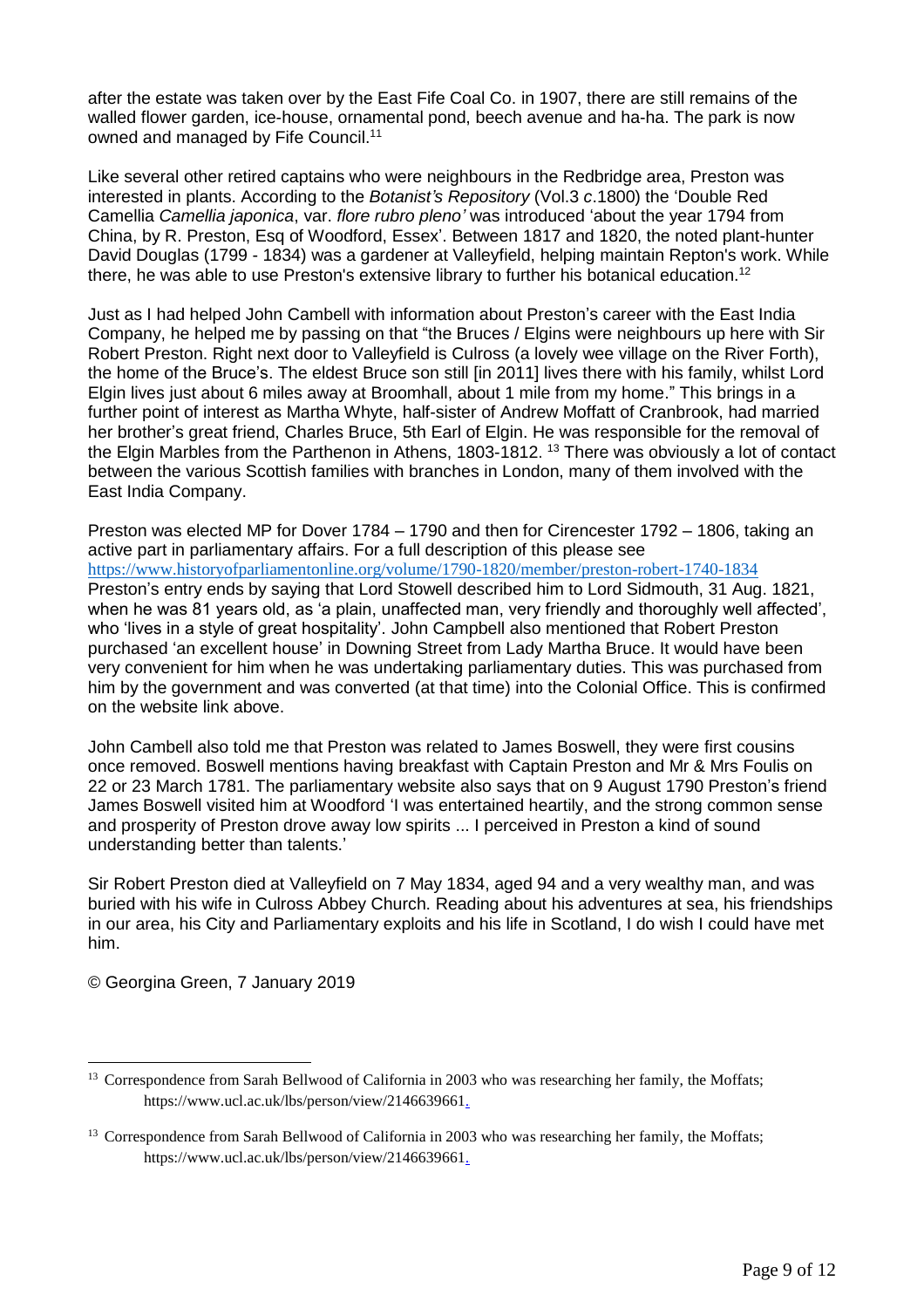*Georgina also forwarded this picture in relation to the article, which readers may find of interest.*



The photograph by John Campbell shows part of a 'drive' that Repton designed with the Bluther Burn running beside it.

## **Wonder Women: 100 Years of Women's Lives in Redbridge – an exhibition not to be missed** – Editor

Redbridge Museum, working with Woodford County High School, is staging an exhibition, until 27 April 2019, to celebrate 100 years since the first women were permitted to vote in the United Kingdom. It tells the story of the lives of women in the local area of Ilford, Wanstead and Woodford in their own words.

\_\_\_\_\_\_\_\_\_\_\_\_\_\_\_\_\_\_\_\_\_\_\_\_\_\_\_\_\_\_\_\_\_\_\_\_\_\_\_\_\_\_\_\_\_\_\_\_\_\_\_\_\_\_\_\_\_\_\_\_\_\_\_\_\_\_\_\_\_\_\_\_\_\_\_\_\_\_

From the years before the First World War, where we see the residents in new large houses employing domestic servants, through the days of the suffragettes, including, of course, Sylvia Pankhurst who lived in Woodford for many years and nurses working at The Wanstead and Woodford Military Hospital at Highams – now Woodford County High School –, the exhibition moves to more modern times. Many readers may remember Woodford Women's Institute, which is also included in the exhibition. (Following its closure, the archive is now housed at Redbridge Museum.) Were you a member of 'Wanstead and Woodford Women for Peace', who attended peace demonstrations in the 1980s? There is also a 'vox pop' film of recent times in the area.

The exhibition provides a fascinating insight into an era of amazing change and work on the project to further interest in local history is continuing, not least to celebrate Woodford County High School's centenary later this year.

\_\_\_\_\_\_\_\_\_\_\_\_\_\_\_\_\_\_\_\_\_\_\_\_\_\_\_\_\_\_\_\_\_\_\_\_\_\_\_\_\_\_\_\_\_\_\_\_\_\_\_\_\_\_\_\_\_\_\_\_\_\_\_\_\_\_\_\_\_\_\_\_\_\_\_\_\_\_

Redbridge Library (tel. no. 020 8708 2317) is housed in:

Redbridge Central Library Clements Road Ilford IG1 1EA

near Redbridge Town Hall, in Ilford High Road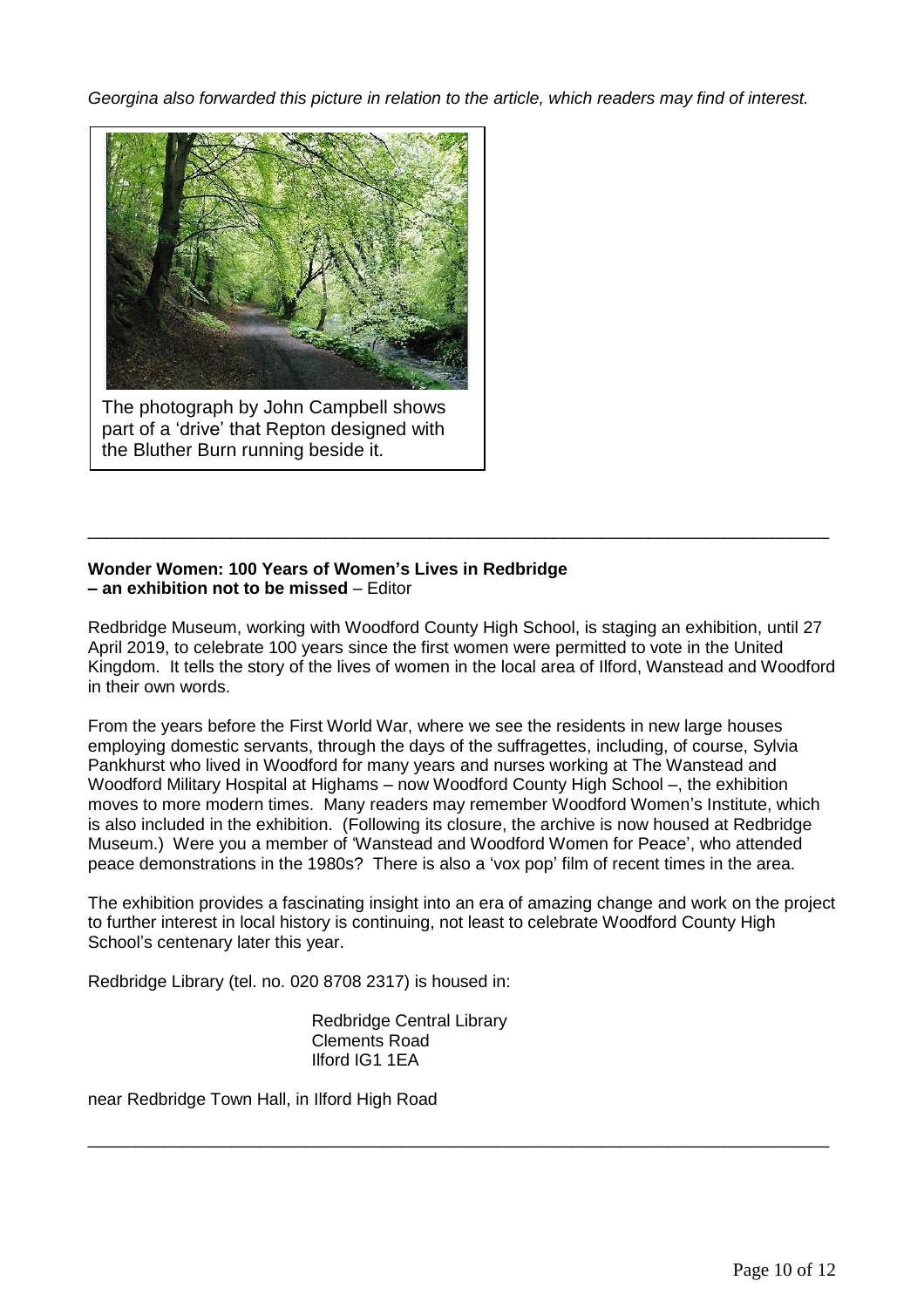#### **The talk which sparked memories** – by Philip Ralls (former resident of Woodford/Loughton and now Pershore, Worcestershire)

*Philip spotted the title of our talk on 15 October 2018 – Epping Forest 140 Years: Passion, Preservation, Pollards and the 1878 Epping Forest Act – which prompted him to forward this article to the Society – Editor*

When the Epping Forest Conservation Centre at High Beech was opened by the Duke of Gloucester's late brother, I was a Police Traffic Patrol Officer based at Leyton Garage. I was tasked as a Police Motor Cyclist to go to Abridge (Passingford) Airport to escort the Duke to the new centre. He was a keen pilot and had flown his own aircraft in. Sadly, sometime after this he was killed when taking off from Kidlington Airport near Oxford. I had special authority to escort in the Essex Constabulary area in which Abridge is situated and, although in those days we policed High Beech, nowadays that too is policed by Essex.

We always had a good relationship with Essex Police and also the Forest Keepers who used to ride red Velocette Motor Cycles which were identical to the grey Police 'Noddy' bikes used by the Met.

\_\_\_\_\_\_\_\_\_\_\_\_\_\_\_\_\_\_\_\_\_\_\_\_\_\_\_\_\_\_\_\_\_\_\_\_\_\_\_\_\_\_\_\_\_\_\_\_\_\_\_\_\_\_\_\_\_\_\_\_\_\_\_\_\_\_\_\_\_\_\_\_\_\_\_\_\_\_

My thanks to Joan Freeland for sending to the Society the Woodford and District telephone directory for 1959. How technology has changed! - Editor

| <b>HOW TO MAKE A CALL</b><br>(For a triephone with a com-box, please refer to the instruction card).                                                                                                                                                                                                                                                                                          | 5<br><b>HOW TO MAKE A CALL-(continued)</b><br>(For a telephone with a coin-box, please refer to the instruction card)                                                                                                                                                                                                                                                                                                                                                                                                                                                                                                                                                                                                                             |
|-----------------------------------------------------------------------------------------------------------------------------------------------------------------------------------------------------------------------------------------------------------------------------------------------------------------------------------------------------------------------------------------------|---------------------------------------------------------------------------------------------------------------------------------------------------------------------------------------------------------------------------------------------------------------------------------------------------------------------------------------------------------------------------------------------------------------------------------------------------------------------------------------------------------------------------------------------------------------------------------------------------------------------------------------------------------------------------------------------------------------------------------------------------|
| If your telephone is on BUCKHURST, LARKSWOOD,<br>SILVERTHORN, SNARESBROOK or WANSTEAD Exchange<br>For Emergency Services dial . 999 ' (see special notice on page 2)                                                                                                                                                                                                                          | For calls to:-<br>Dial 100, When the operator answers<br>Exclusions in the United-Kingdom not listed on<br>give the exchange and number you require<br>pages 6 and 7 the Channel Islands and the Irish<br>followed by your own.<br>Republic.<br>The Continent of Europe<br>Dial CON'l When the operator answers<br>-<br>Places outside Europe<br>l-give details followed by your<br>Ocean Ships<br>Dial INT   own exchange and number.<br>Coastal Ships<br>Dial 100. Give the name of the ship and<br>哕<br>if known the telephone number or name<br>of the radio station required.<br>For empalcies about overseas secvices<br>Dial CON or INT as appropriate,<br><b>Address</b><br><b>Allen</b><br><b>Officer</b><br>Dial INF.<br><b>Address</b> |
|                                                                                                                                                                                                                                                                                                                                                                                               | Directory Enquiries<br>For exchanges in the United Kingdom, the<br>Dial DIR<br>Channel Islands and the Irish Republic.                                                                                                                                                                                                                                                                                                                                                                                                                                                                                                                                                                                                                            |
| For exchanges in-<br>60 Dial the FIRST THREE LETTERS of the<br>lat with the first three letters printed in<br>exchange name followed by the number you<br>HEAVY capitals, e.g., CROydon 2343<br><b>POLIVAILLE</b><br>(a) Did the FIRST THREE LETTERS of the<br>450 with the first three letters primed in<br>exchange name, wait for the " pip-pip" signal<br>LIGHT sapish, e.g., MOLesy 3172 | <b>Speaking Clock</b><br>Dial TIM.<br>the sale and<br><b>Lewis</b><br>Weather Forecast-Greater London<br>Dial WEA 2211.<br>ass.<br>$-$ Essex Coast<br>Dial WEA 1111.<br><b>Section</b><br>min.<br>-Kent Coast<br>Dial WEA 4411.<br><b>WELL</b><br>-Suntex Coast<br>Dial WEA 5511.<br><b>Sand</b><br><b>Size</b>                                                                                                                                                                                                                                                                                                                                                                                                                                   |
| or the operator's amover, then give the number<br>you require. (The "pip-pip" signal indicates<br>that the operator is waiting). Ranging tone will not be found on calls to some of these<br>exchanges.                                                                                                                                                                                       | If you have difficulty in obtaining connection with<br>Dia1 100.<br>a number (e.g. failure to prt ringing tone, con-<br>nection with a wrong number, cut off).                                                                                                                                                                                                                                                                                                                                                                                                                                                                                                                                                                                    |
| (e) Dial the code shown followed by the massber<br>62 returns whethy in small type and<br>you impure. On certain calls the local<br>followed by a dialling code in HEAVY<br>operator may answer; if so, give the exchange<br>type, e.g., Caterham CA4 or Slough SL<br>and number you require followed by your own.                                                                            | To report faults (e.g. no dialling tone; bell not<br>Dial ENG (from another telephone if<br>ringing, ringing faintly etc.; difficulty in bearing<br>DOCUMENTAL:<br>or being heard; apparatus broken; extension or<br>any part of weitchboard out of order).                                                                                                                                                                                                                                                                                                                                                                                                                                                                                       |
| (d) Dial the code shown, wait for a "pip-pip"<br>O misted wholly in small type and<br>signal or the operator's answer, then give the<br>lollewed by a dialling code in LIGHT<br>manber you require. On certain calls the<br>mpc v.g., Eghan ETS<br>local operator may answer; if so, give the<br>exchange and mamber you require followed                                                     | To make general coquiries about the telephone<br>Dial INF.<br>service; requests for special services, e.g. alarm<br>calls, reference of incoming calls etc.; or for the<br>Supervisor.                                                                                                                                                                                                                                                                                                                                                                                                                                                                                                                                                            |
| by your own.                                                                                                                                                                                                                                                                                                                                                                                  | Telegrams:-<br>To dictate an Inland Telegram or to make an<br>Dial TEL.<br>Inland Telegram Enquiry,<br>To dictate an Overseas or Radio Telegram<br>Dial 557.<br>To make an Overseas or Radio Telegram Enquiry<br>Dial 559.                                                                                                                                                                                                                                                                                                                                                                                                                                                                                                                        |
|                                                                                                                                                                                                                                                                                                                                                                                               |                                                                                                                                                                                                                                                                                                                                                                                                                                                                                                                                                                                                                                                                                                                                                   |

Readers will remember Joan Freeland's article in our Autumn 2018 Newsletter about her grandfather's shop 'Freeland's Stores' in George Lane.

\_\_\_\_\_\_\_\_\_\_\_\_\_\_\_\_\_\_\_\_\_\_\_\_\_\_\_\_\_\_\_\_\_\_\_\_\_\_\_\_\_\_\_\_\_\_\_\_\_\_\_\_\_\_\_\_\_\_\_\_\_\_\_\_\_\_\_\_\_\_\_\_\_\_\_\_\_\_